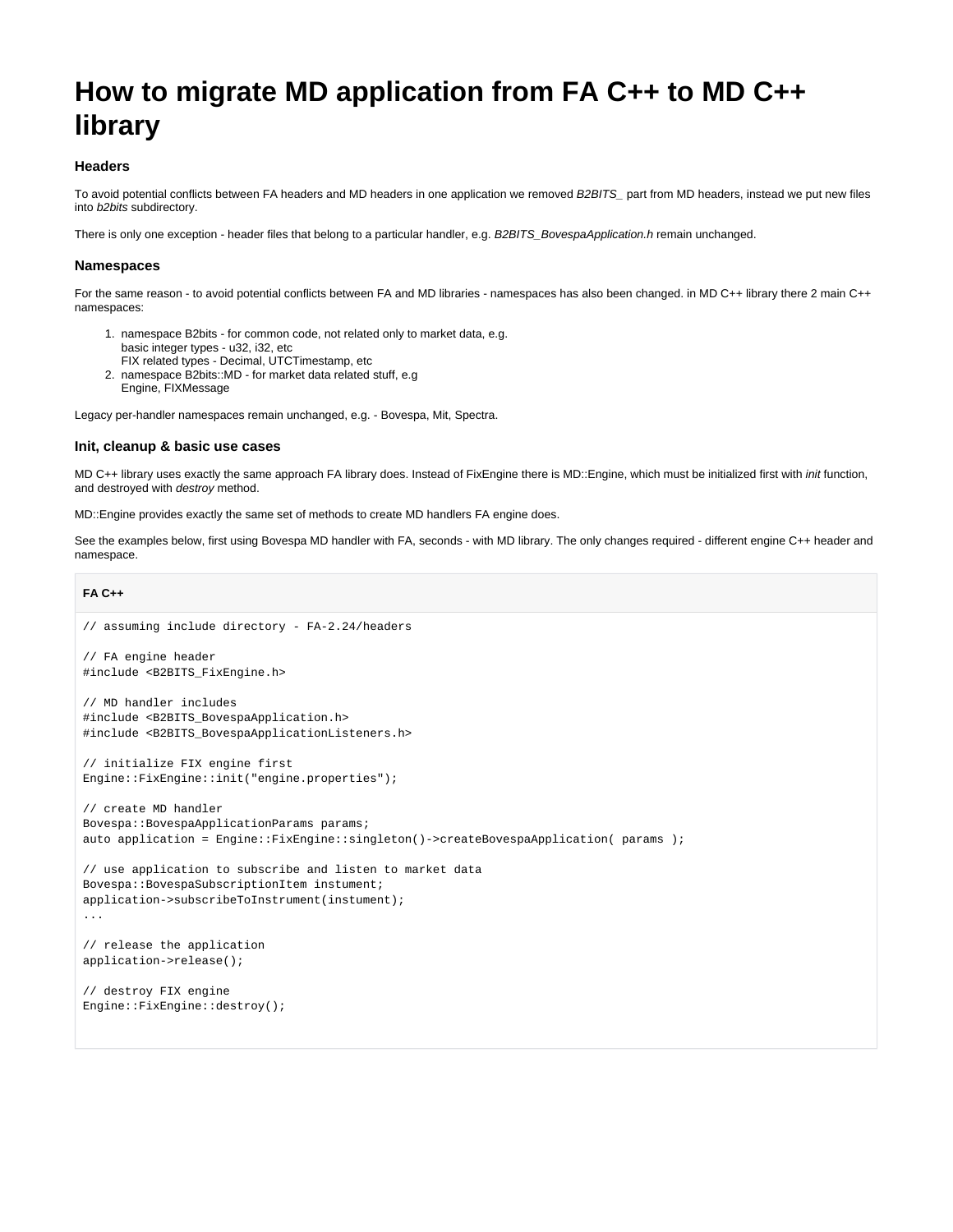#### **MD C++**

```
// assuming include directory - Bovespa-2.24/include
// new engine header
#include <b2bits/Engine.h>
// legacy MD handler includes
#include <B2BITS_BovespaApplication.h>
#include <B2BITS_BovespaApplicationListeners.h>
// initialize MD engine first
B2bits::MD::Engine::init("engine.properties");
// create MD handler
Bovespa::BovespaApplicationParams params;
auto application = B2bits::MD::Engine::singleton()->createBovespaApplication( params );
// use application to subscribe and listen to market data
Bovespa::BovespaSubscriptionItem instument;
application->subscribeToInstrument(instument);
...
// release the application
application->release();
// destroy FIX engine
B2bits::MD::Engine::destroy();
```
## **FIX interface**

MD C++ library provides its own FIX interface which is very similar to FIX interface in FA.

FIX interface contains same old FIXMessage, TagValue, FIXGroup classes in B2bits::MD namespace. Main differences are as follows:

- MD FIX interface provides read-only access to messages(getters only).
- No FIXFields and FIXField namespaces, replacement B2bits::FIXTag
- getEntry and getGroup methods return values instead of pointers:

const TagValue getEntry(int index) const;

const FIXGroup getGroup(int tag) const;

see examples below - using FIX interface with FA and MD C++ libraries

# **FA C++**

```
// reading market data snapshot using FA FIX interface
void readSnapshot(const Engine::FIXMessage& msg)
{
         const Engine::FIXGroup& gr = msg.getAsGroup( FIXFields::NoMDEntries );
       for( int i = 0; i < gr.size(); ++i )
        {
                const Engine::TagValue& entry = *gr.getEntry(i); // returns pointer
                switch( gr.getAsChar( FIXFields::MDEntryType, j ) ) 
\{ }
        }
}
```